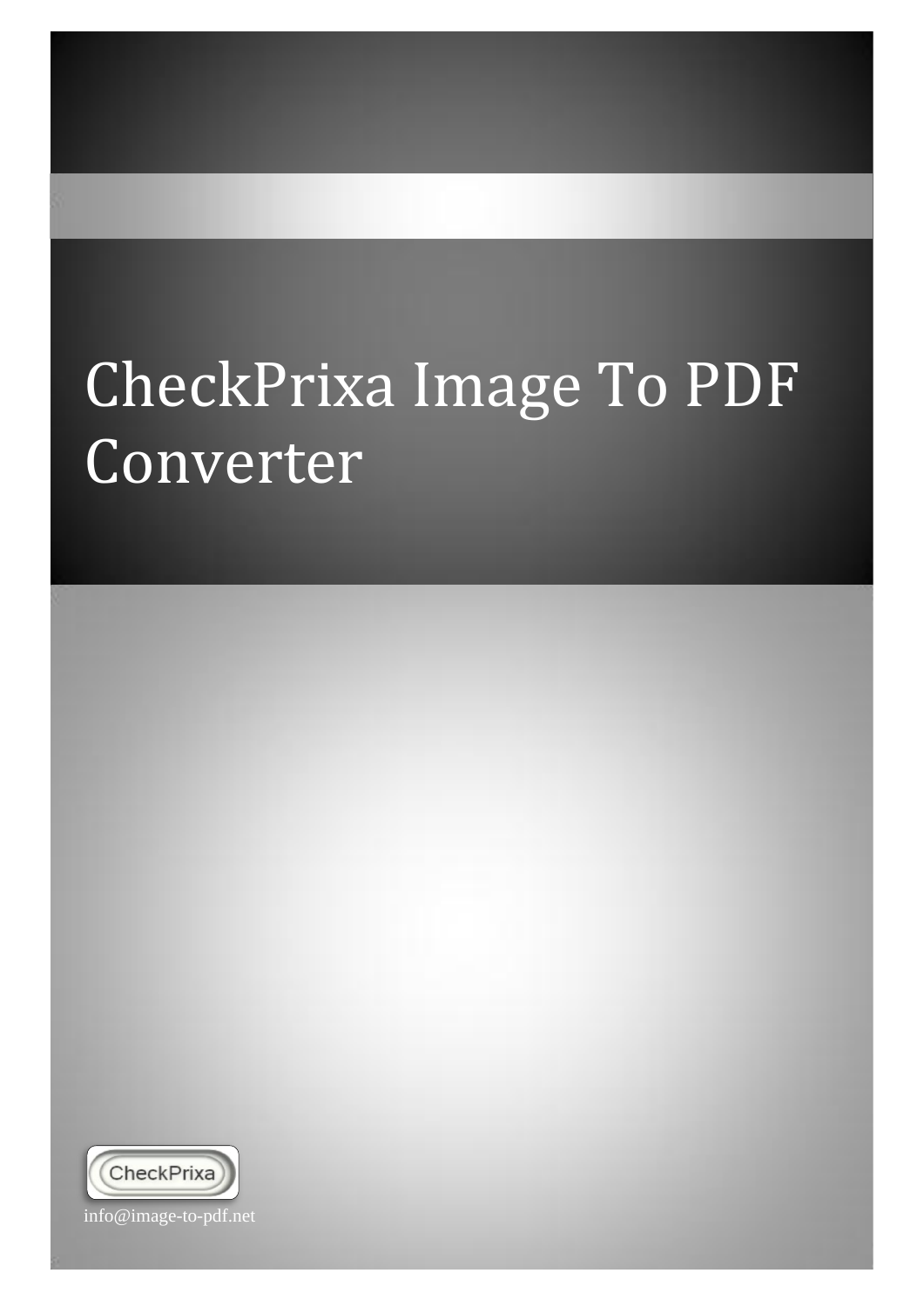## **CheckPrixa Image To PDF Converter**

CheckPrixa's Image To PDF is a free tool for converting image files to PDF. It is a well-tested, fully functional converter capable of handling heavy workload and delivering professional results. The simple user interface allows immediate productive usage upon download and installation. Especially useful for making PDFs out of screenshots, combining photographs into a nice catalog, or turning image scans into an e-book, this powerful software will quickly get the work done without any hassle.

| <b>JPEG</b> |            |
|-------------|------------|
| <b>PNG</b>  |            |
| <b>GIF</b>  | <b>PDF</b> |
| <b>TIFF</b> |            |
| <b>BMP</b>  |            |

A user interface is provided for the selection, addition, deletion and ordering of image files. Formats supported include JPEG, PNG, GIF, TIFF and BMP.

|                       | $\mathbf{x}$<br>فارد<br><sup>a</sup> CheckPrixa Image To PDF Converter |        |                  |  |  |
|-----------------------|------------------------------------------------------------------------|--------|------------------|--|--|
| File<br>Help          |                                                                        |        |                  |  |  |
| <b>List of Images</b> |                                                                        |        |                  |  |  |
| <b>Image Files</b>    |                                                                        |        | Size             |  |  |
|                       |                                                                        |        |                  |  |  |
|                       |                                                                        |        |                  |  |  |
|                       |                                                                        |        |                  |  |  |
|                       |                                                                        |        |                  |  |  |
|                       |                                                                        |        |                  |  |  |
|                       |                                                                        |        |                  |  |  |
|                       |                                                                        |        |                  |  |  |
|                       |                                                                        |        |                  |  |  |
| <b>Add Image</b>      | Delete Image                                                           | MoveUp | <b>Move Down</b> |  |  |
| Options               |                                                                        |        |                  |  |  |
|                       |                                                                        |        |                  |  |  |
| Stretch To Fill       |                                                                        |        | Document Info    |  |  |
| <b>Image Position</b> | <b>Top Left</b>                                                        |        |                  |  |  |
|                       |                                                                        |        |                  |  |  |
| Image Scale           | <b>Default</b>                                                         |        |                  |  |  |
| <b>Paper Size</b>     | Letter                                                                 | ▾      | Landscape        |  |  |
|                       |                                                                        |        |                  |  |  |
| <b>Create PDF</b>     |                                                                        |        |                  |  |  |
|                       |                                                                        |        |                  |  |  |

The tool works by creating a page for each image that it successfully reads. The page size is set to Letter as the default, and the orientation set to Portrait. An image is placed at the specific location of each page (either at Top Left, Bottom Left, Bottom Right , Top Right or Center) .